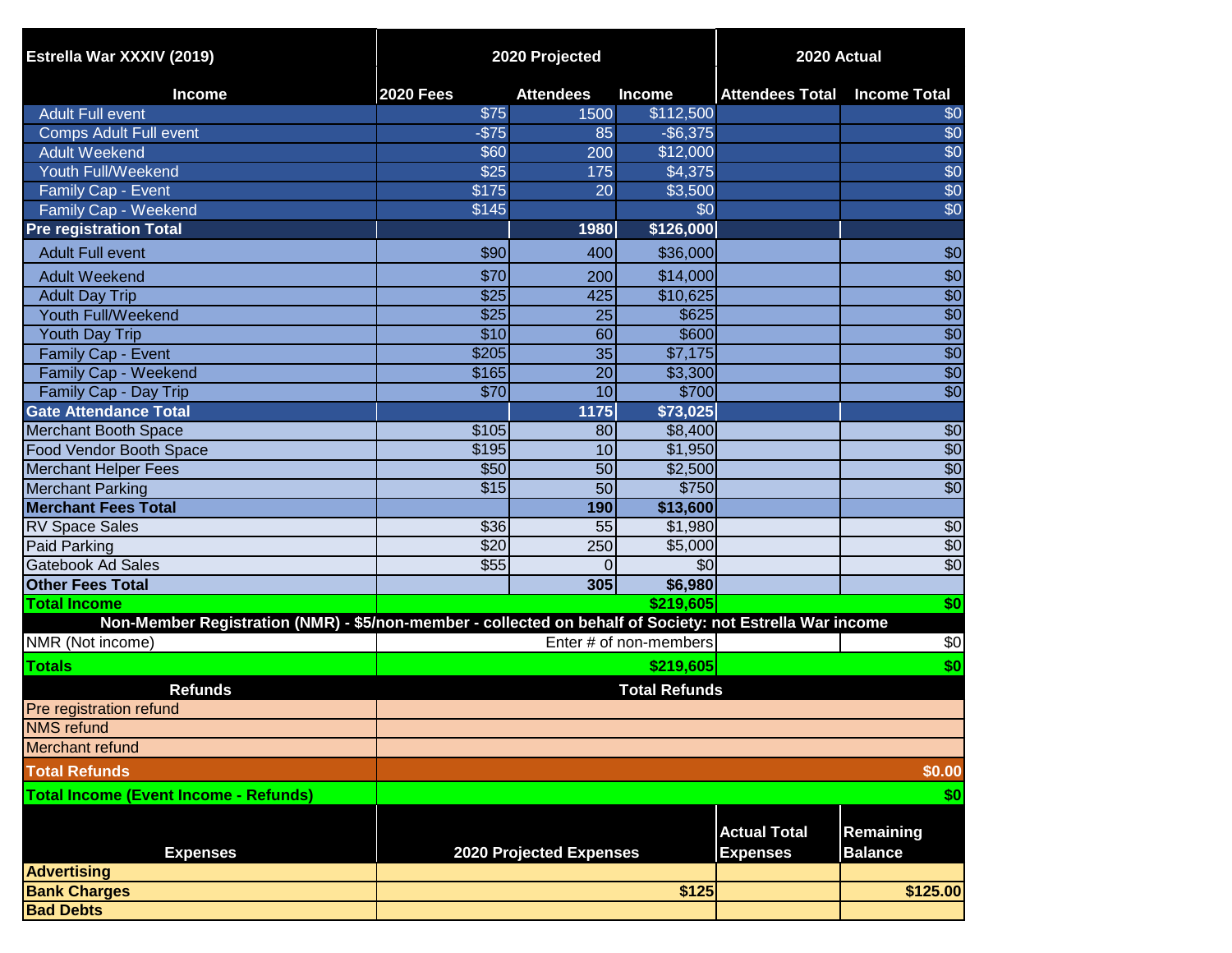| \$26,000.00<br>\$16,000.00 |
|----------------------------|
|                            |
|                            |
|                            |
| \$25,000.00                |
|                            |
| \$27,500.00                |
| \$1,750.00                 |
| \$500.00                   |
| \$750.00                   |
| \$1,000.00                 |
| \$1,000.00                 |
|                            |
| \$500.00                   |
| \$100,000.00               |
| \$20,400.00                |
|                            |
|                            |
|                            |
|                            |
|                            |
|                            |
| \$0.00                     |
|                            |
| \$36,000.00                |
| \$700.00                   |
|                            |
|                            |
|                            |
| \$900.00                   |
| \$1,320.00                 |
| \$700.00                   |
|                            |
| \$2,000.00                 |
| \$41,620.00                |
|                            |
| \$100.00                   |
| \$100.00                   |
| \$150.00                   |
| \$200.00                   |
| \$3,000.00                 |
| \$3,500.00                 |
| \$2,000.00                 |
| \$300.00                   |
| \$150.00                   |
| \$50.00                    |
|                            |
| \$400.00<br>\$100.00       |
|                            |